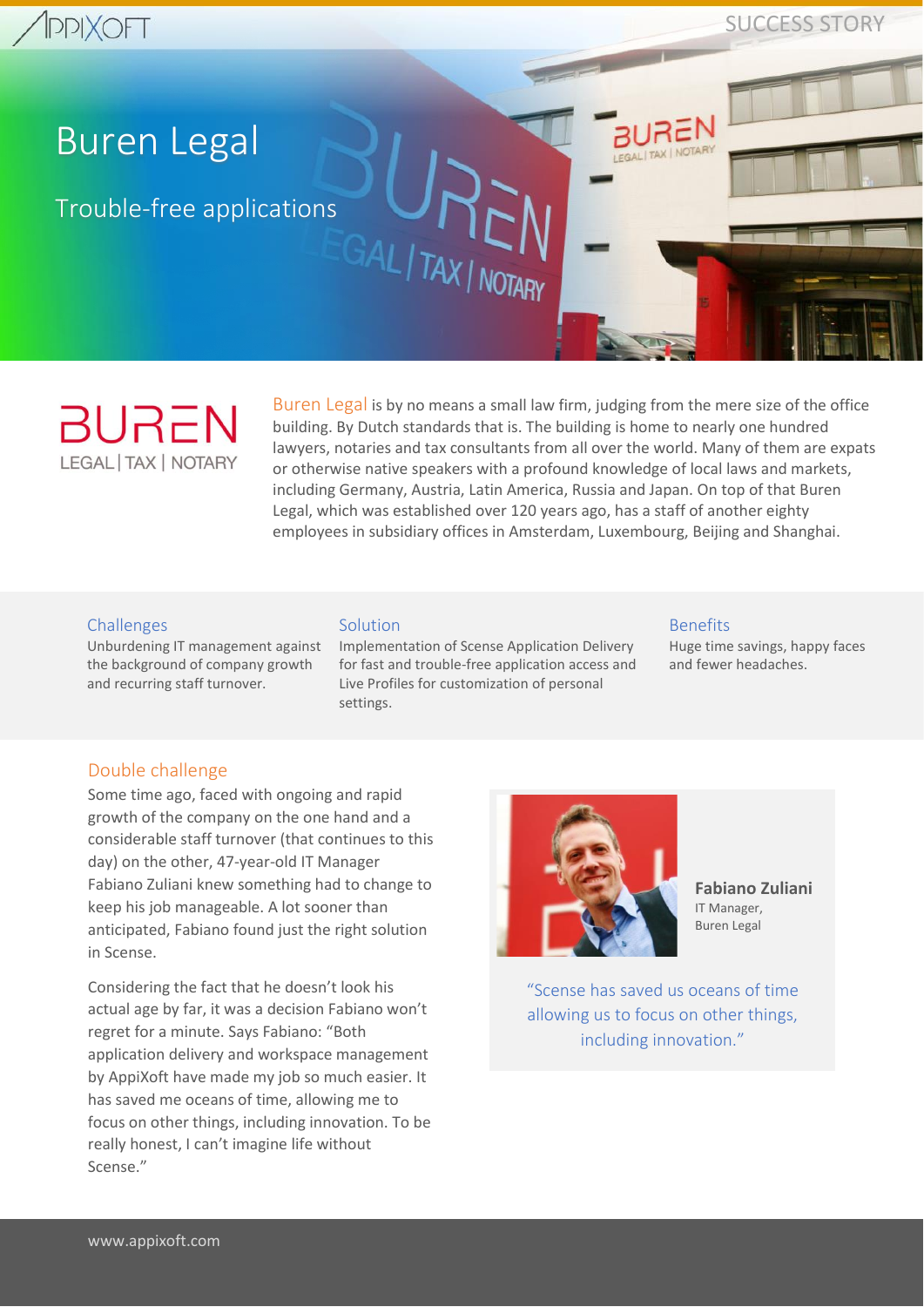

# It's hard to imagine life without Scense

Fabiano Zuliani has been working for Buren Legal as IT manager for nearly 20 years. Back then Buren Legal 'only' had a staff of some 30 colleagues divided over two locations in The Hague, not far from the present office. In the ensuing years the office started growing rapidly which, combined with the above-mentioned staff turnover, urged Fabiano to take action.

Says Fabiano: "Although our office is not at the forefront in terms of automation and digitalization, communication and information sharing are at the heart of our business. These processes must run very smoothly and at the same time in a very secure way. After all, we are dealing with highly sensitive personal data by definition. On top of that, data flows of all three disciplines have to be completely separated from each other to avoid any conflict of interest. To meet all these requirements, we decided to look for an appropriate workspace management solution of some kind."

"Scense is very affordable and a lot cheaper than most of its competitors"

## Smooth application delivery

"One of our IT partners suggested contacting AppiXoft for their Scense solution. They showed us a demo that was so convincing that we decided to partner with them almost immediately. Their solution comprises both application delivery and workspace management. Application delivery is basically all about giving the right people access to the right applications. Previously, designing and managing all workplaces, including those at foreign offices, was very labor-intensive. The same goes for implementing updates and new software versions as well as situations where people had

to move to another workplace, either temporarily or permanently. After all, unlike with Scense, applications used to be attached to the workplace rather than the user. With Scense, all of this is just a matter of connecting individual users to a predefined application group or user group who all share the same functionalities. To actually make this happen we now work with a system of virtualized servers on top of several physical servers."

# Intuitive by nature

"Funny enough, at AppiXoft they were kind of surprised to find out that I was able to perform all actions and use all key functionalities without any previous training. Although probably meant as a compliment, and to a limited degree taken as such, I prefer to regard it as proof of the intuitive nature of the software.

Using Scense has saved me and my IT colleagues huge amounts of time from a management point of view, while users haven't even noticed anything unusual at all. Without Scense we could never do all the work with just the three of us. Still we have enough time left to focus on other issues, projects and innovation. The total amount we pay AppiXoft, which consists of user licenses plus an annual fee, is money very well spent."